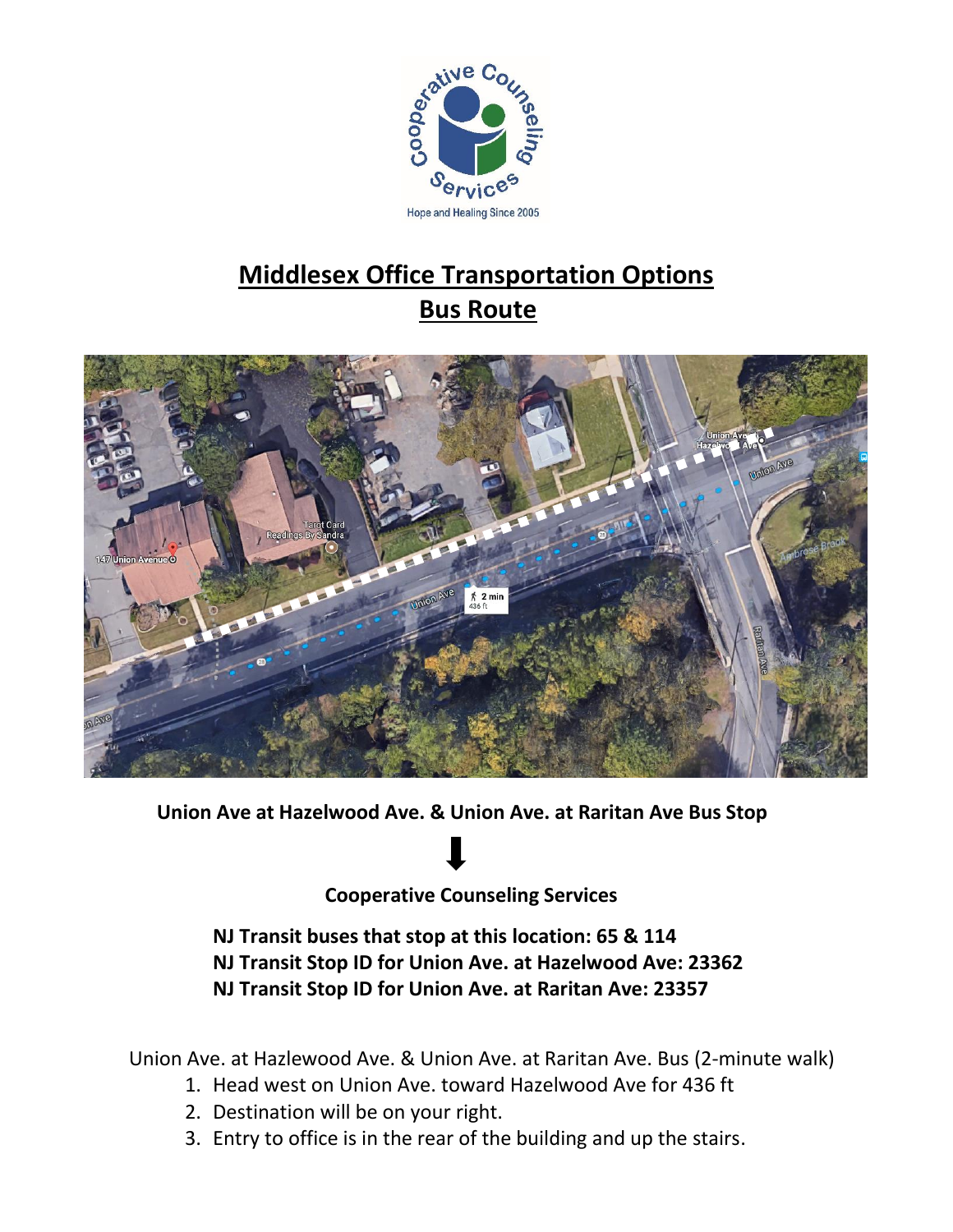

#### **Logisticare (Medicaid Taxi) Transportation**

For families involved with CCS *Therapeutic* Visitation Services or Outpatient therapy who have Medicaid, you may be eligible for transportation through LogistiCare:

- 1. Contact LogistiCare at *1-866-527-9933* no later than 12:00 pm, two business days prior to your session at Cooperative Counseling Services. **Example**: *If your visit is on Friday, the latest you can call to schedule transportation is Wednesday at 12:00 pm.*
- 2. Please be prepared to provide the following information to schedule your transportation:
	- a. Your name
	- b. Your Medicaid number and date of birth
	- c. Your telephone number and pick-up address
	- d. Date and start/end time of your session at Cooperative Counseling
	- e. Cooperative Counseling's phone number: **(908) 731-7099 ext. 2000**
	- f. Cooperative Counseling's address: **147 Union Ave. Middlesex NJ 08846**
- 3. You are also welcome to schedule transportation online by visiting **https://member.logisticare.com**

*LogistiCare permits you to schedule reoccurring transportation for up to 30 days. Therefore, if your visit is every Monday, you may call once to arrange transportation for up to four weeks. At the end of the fourth week, LogistiCare requests that you contact them no later than 12:00 pm, 2 business days prior to your next visit to schedule transportation.*

## **Important Numbers Reservation Line**

*(866) 527-9933*

If your ride is late or doesn't show, call "Where's my Ride?" *(866) 527-9934*

> Complaint Line *(866) 333-1735*